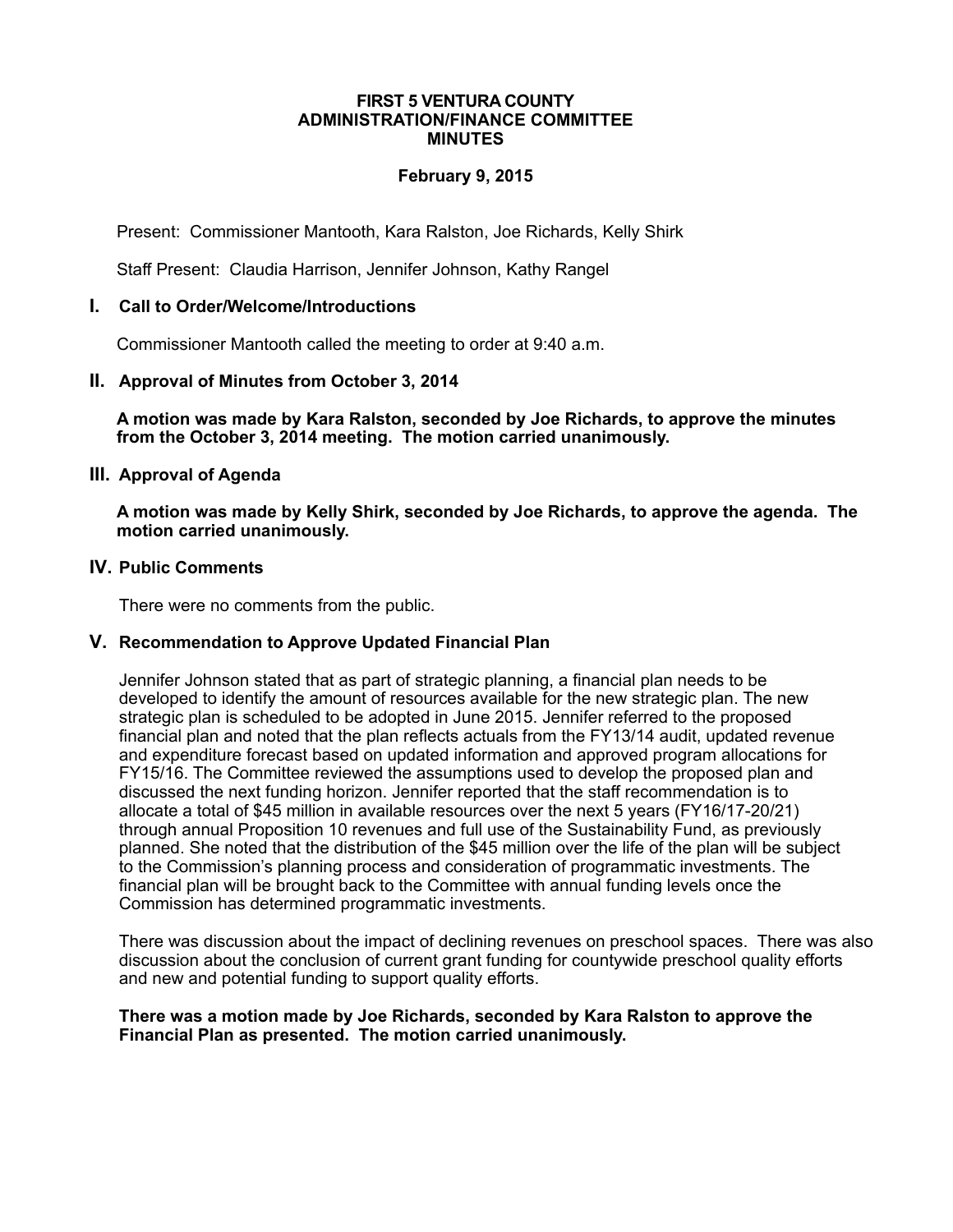## **VI. Recommendation to Update Boilerplate Contract**

Jennifer Johnson referred to the handout on the proposed boilerplate contract changes. Jennifer stated that before the beginning of each new fiscal year, staff reviews the standard boilerplate contract for any updates to insurance requirements, opportunities to clarify language/streamline the boilerplate, and identification of any new provisions that may need to be added due to any issues encountered in the prior year. Jennifer stated that the boilerplate modifications are developed in consultation with the Commission's legal counsel and insurance broker. Jennifer noted that boilerplate refinements have been made over the years and, as a result, there are very few changes that are recommended for the new year. Jennifer reviewed the proposed changes, which include: 1) clarifying insurance provisions to reflect industry standard whereby the requirement for the Commission to be named as an additional insured does not apply to professional liability coverage; and 2) incorporating language for electronic invoicing.

### **A motion was made by Kara Ralston, seconded by Joe Richards, to approve the boilerplate changes as presented. The motion carried unanimously.**

## **VII.Recommendation to Maintain Commission Investments**

Jennifer Johnson stated that the Commission adopted an Investment Policy in 2009. As part of the annual review, the Committee needs to determine for FY 2015-16 whether funds should be maintained in the County pool, Local Agency Investment Fund - LAIF, or be invested externally. The Committee reviewed data on current market rates for both long term securities and investment pools and determined that the County pool is currently yielding a higher rate than LAIF and the market does not support the external investment of funds in longer term securities. Staff recommended and the Committee agreed that funds be maintained in the Ventura County Treasury Pool for FY 2015-16.

#### **A motion was made by Kara Ralston, seconded by Kelly Shirk, to maintain the Commission's investments in the Ventura County Treasury Pool for FY 2015-16. The motion passed unanimously.**

## **VIII.Review of Financial Reports as of November 30, 2014**

Jennifer Johnson presented the Expenditure Report as of November 30, 2014. Jennifer highlighted areas of the report providing explanations for variances. Jennifer noted that the November Expenditure Report largely reflects activity as of Quarter 1 and she pointed out that spending levels are running similar to last year.

### **IX. Review of Funded Program Spending Levels as of June 30, 2014**

Jennifer Johnson provided a report on program spending levels as of as of June 30, 2014. Jennifer reported that programs continued to achieve higher levels of spending and that most programs are spending or nearly spending their full allocation. Jennifer reviewed the report and provided explanations as to the variances.